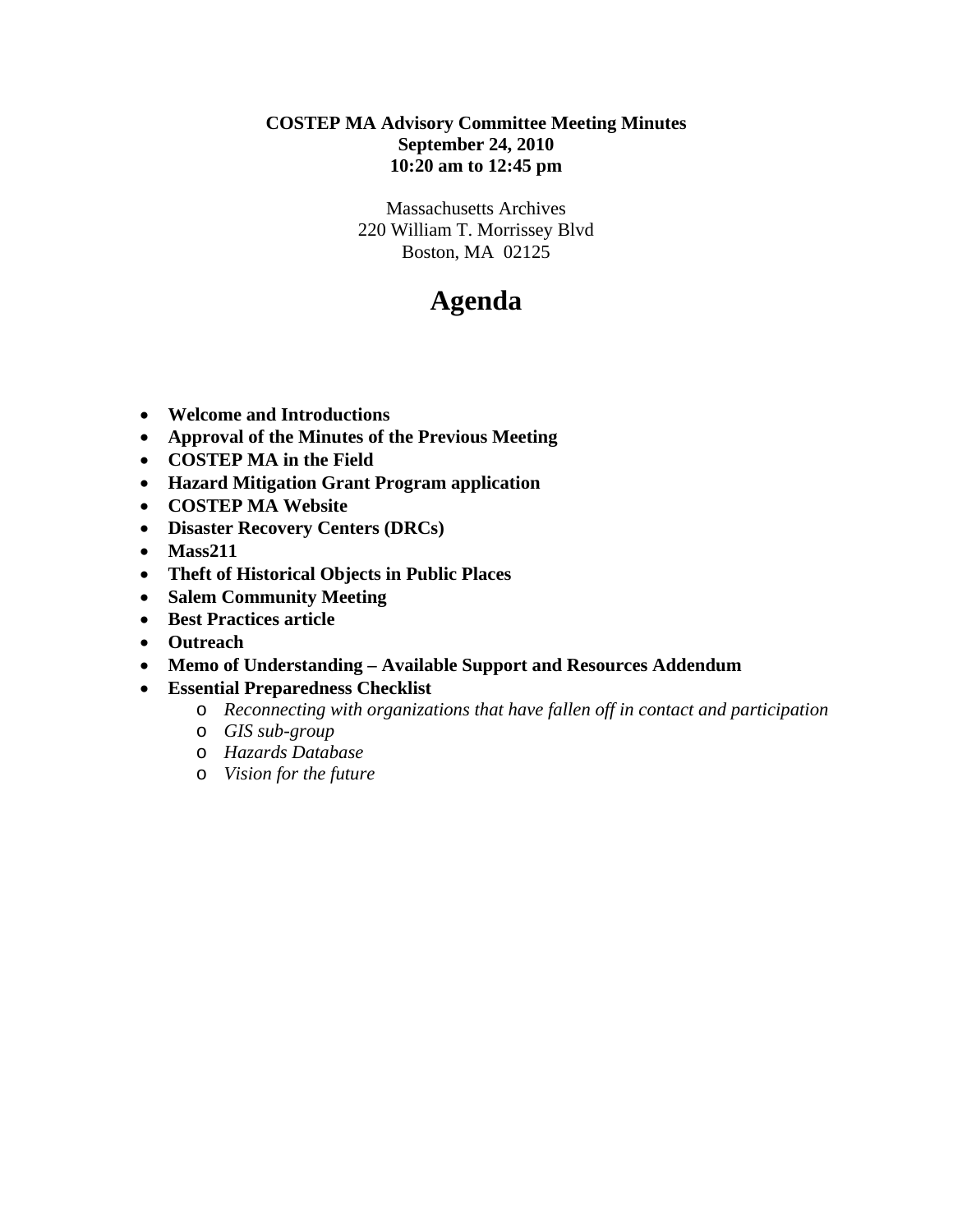## **COSTEP MA Advisory Committee Meeting Minutes September 24, 2010 10:20 am to 12:45 pm**

Massachusetts Archives 220 William T. Morrissey Blvd Boston, MA 02125

## **Attendance:**

Martha Clark (Mass. Archives), Michael Comeau (Mass. Archives), Kathy Griffin (Mass. Historical Society), Andy Grilz (New England Museum Association), Jane Hedberg (Harvard University Library), Mel Klayman (Division of Capital Asset Management), Jack Kabrel (NARA), Veronica Martzahl (Tufts DCA), Nancy Menard (Palmer Library), Joe Mulé (Thayer Memorial Library, Lancaster), Elaine Sudanowicz (Office of Emergency Management, Boston), Gregor Trinkaus- Randall (MBLC), John Warner (Mass. Archives), Ann Marie Willer (MIT)

## **Welcome and Introductions**

The meeting was called to order at 10:20 am. Each attendee stated their name and institutional affiliation.

# **Approval of the Minutes of the Previous Meeting**

Motion to approval the minutes of the June 18, 2010 was made and seconded. Minutes approved unanimously.

# **COSTEP MA in the Field**

Michael Comeau gave a presentation on the recent fire at the Taunton City Hall and the coordinated response that was made to the emergency. The group discussed lessons COSTEP can take from this example and determined the following

- We need to increase our exposure with Town Clerks. Michael had personal connections in Taunton that help expedite our access to the damaged records, but this won't be the case in most cities and towns. By creating ties with Town Clerks, we can have an established relationship before an emergency occurs.
- COSTEP MA should consider other services we can offer, including records management trainings and risk analysis. Many of the records damaged and destroyed in Taunton could potentially have been destroyed before the fire occurred, and then they would not have served as fuel for the fire and a safety risk from the weight they exerted on the building's structural integrity when they were wet. The group briefly discussed funding opportunities for these types of trainings.
- In many emergencies, our first means of information and access is going to be through our relationship with MEMA.

# **Hazard Mitigation Grant Program application**

Gregor Trinkaus-Randall spoke with Bob Nadeau at FEMA recent regarding our HMGP application. Unfortunately, the grants still have not been reviewed; the current deadline for review is the end of October, 2010. On the other hand, there is the increasing likelihood that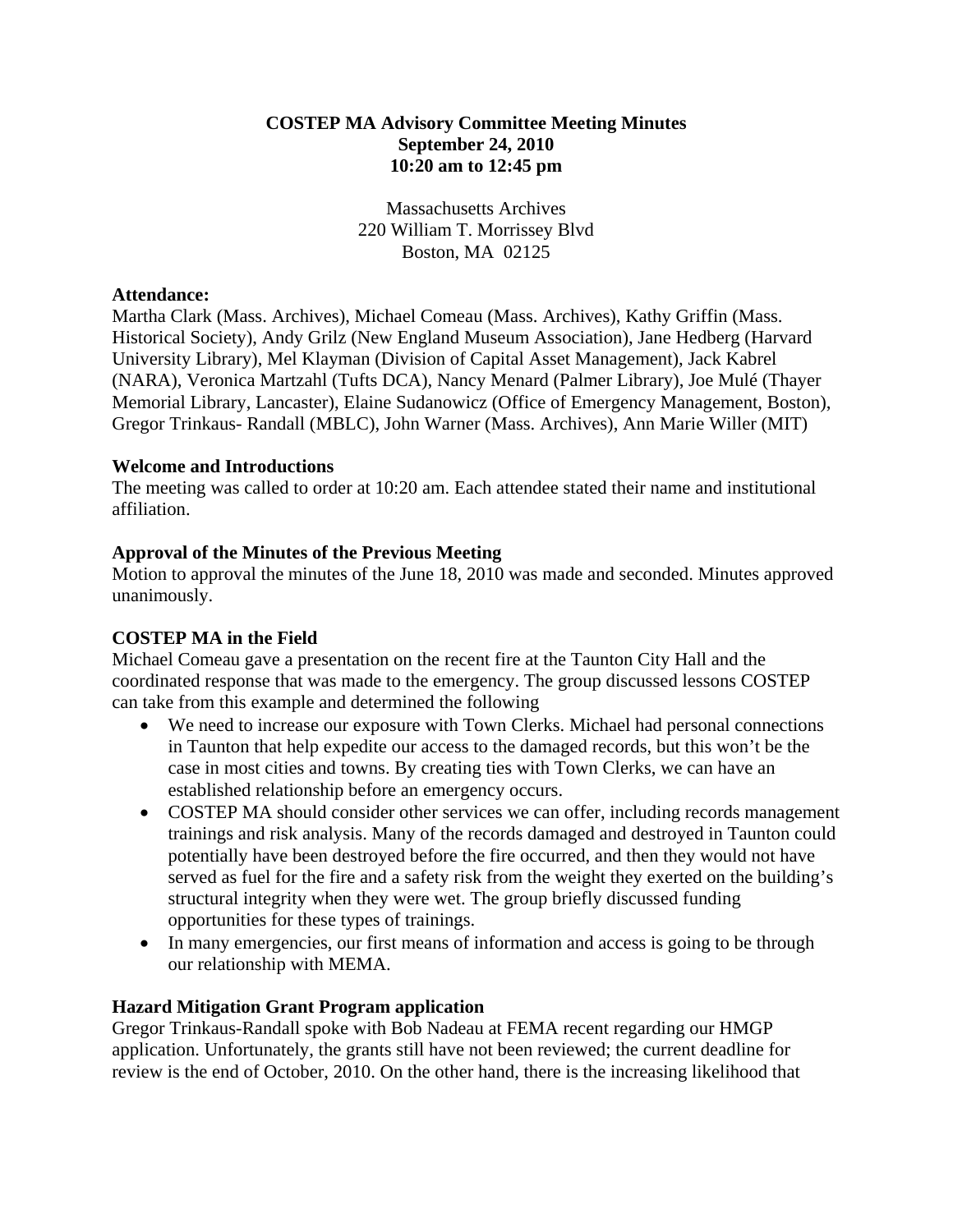additional grant money may become available from the March 2010 floods, so if we are not successful with the current grant, we may be able to apply for the next one.

## **COSTEP MA Website**

The website is still not up. Gregor continues to work with Lori Foley at NEDCC to push this into production. The current goal is that the site will be available for the Salem Community Meeting on November 9, 2010.

## **Disaster Recovery Centers (DRCs)**

FEMA is continuing to survey libraries to determine their appropriateness to serve as DRCs.

# **Mass211**

Martha Clark presented information on the Mass211 service which she learned at the recent Massachusetts Emergency Management Team (MEMT) meeting. 211 is a nationwide effort funded by the United Way to provide referrals and support regardless of the type of help being requested. Additional local information is available through their website at www.mass211help.org/. The COSTEP MA Steering Team will be working to get COSTEP MA contact information included in the list of available resources.

# **Theft of Historical Objects in Public Places**

Elaine Sudanowicz drew the groups attention to a recent increase in the theft of historical objects, particularly those made of metal, from public places. Thieves are taking items such as plaques and signs (and even manhole covers) to melt down for the resale value of the metal. The cost of replacing such objects far exceeds their resale value, to say nothing of the loss to communities and cultural heritage. The group discussed whether or not a Registry of Plaques exists somewhere and how one determines the parties responsible for the care and preservation of historical signs in public places.

#### **Salem Community Meeting**

Andy Grilz presented information on the upcoming Salem Community Meeting. The Mayor of Salem has agreed to participate, and she will be also attending a planning meeting on October 5, 2010 at the Beverly Cooperative Bank in Salem. Initial mailings have gone out, and there have been about 12 RSVPs in the affirmative so far. Additional mailings are scheduled, and Andy is working to coordinate additional publicity such as the local cable access station and the newspaper.

The meeting information is as follows: November 9, 2010 3:00 PM Peabody Essex Museum

#### **Best Practices article**

Gregor shared with the group a draft article that will be appearing in the FEMA Region 1 Best Practices newsletter regarding COSTEP MA. It is unclear whether or not this newsletter receives national distribution. Elaine suggested we investigate the Lessons Learned website at llis.gov for opportunities to share information about COSTEP MA nationally.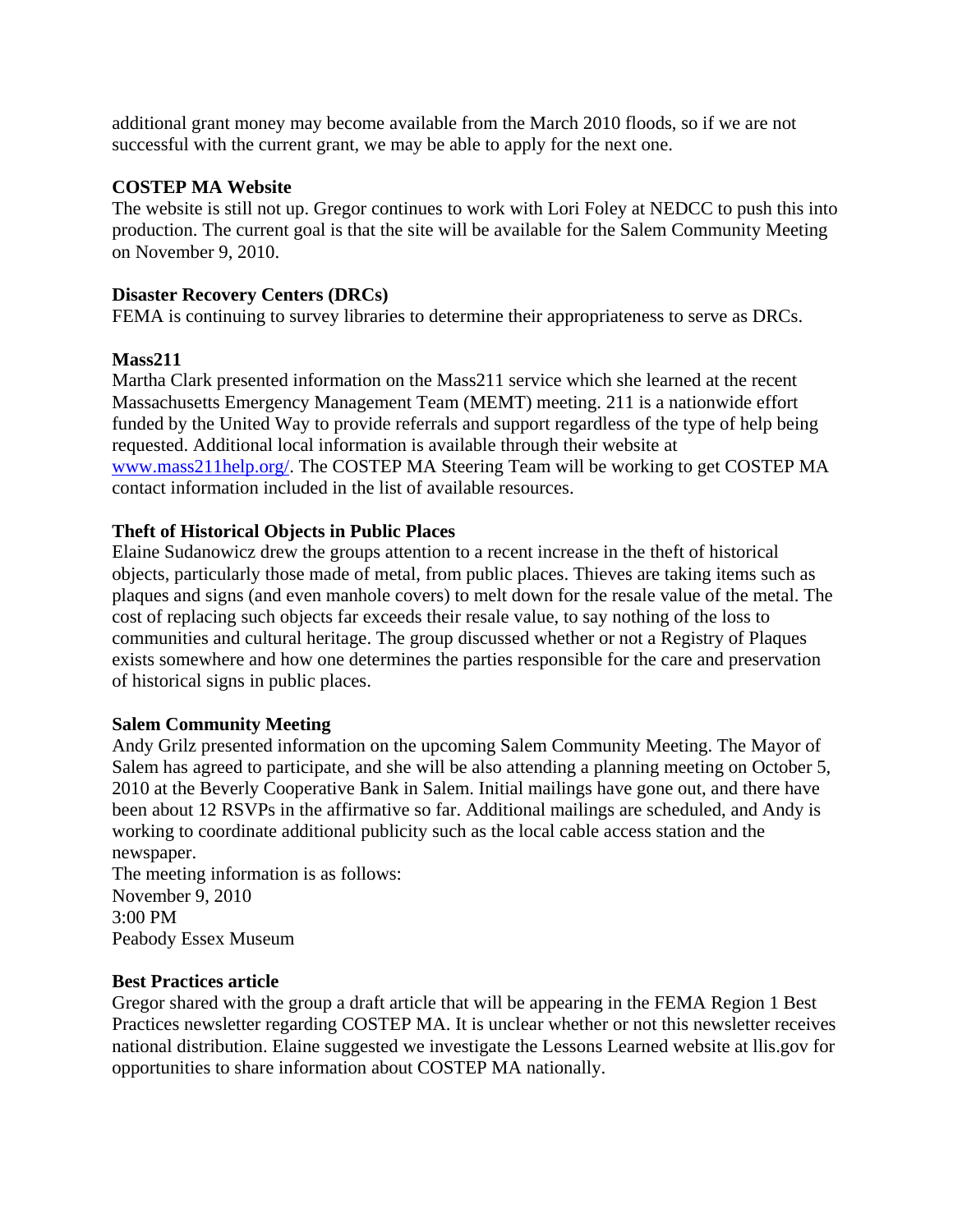# **Outreach**

Gregor will be taking part in a panel at the upcoming New England Archivists (NEA) conference in New Hampshire (November  $6<sup>th</sup>$ ) on IPER and COSTEP. Veronica Martzahl will be chairing a session at the spring NEA meeting on statewide preparedness plans and collaboration.

### **Memo of Understanding – Available Support and Resources Addendum**

The group discussed the most recent draft of the Addendum. A suggestion was made to add the return of items as an option to the Non-Consumable Goods section.

## **Essential Preparedness Checklist**

Gregor led a discussion of the Essential Preparedness Checklist that was created as part of the larger COSTEP IMLS grant. The goal of this discussion was to empower the Advisory Board to take a more active role in current activities and plan for the future goals and direction of COSTEP MA. Areas of action included:

*Reconnecting with organizations that have fallen off in contact and participation*  Gregor will give Joe Mulé a list of contacts of organizations that were involved with COSTEP MA but whom we haven't seen in a while. Joe will call these contacts to check in with them, determine their current interest level, and see if they are still the best contact for their organization.

#### *GIS sub-group*

Michael Comeau will speak with Ben Hiltunen and Michael Steinitz about the need to reinvigorate this sub-committee.

#### *Hazards Database*

Elaine brought up the important point that all communities are currently being asked to update information for risk assessment. If we could get the listing of cultural institutions included in the requirements of this process, COSTEP MA could make a huge step towards having cultural institutions integrated into the larger emergency management plans of each community. Gregor will contact Sarah White at MEMA to follow up on this. It may also tie into the efforts of the GIS sub-group in the Hazus system that each community is using has a GIS component to it as well. Updating in the system is scheduled to start in January 2011 and be completed in 2013.

#### *Vision for the future*

A sub-group agreed to meet at Harvard to hold a retreat with the goal of identifying long term goals and vision for COSTEP MA. The group included:

- Jane Hedberg (local arrangement coordinator)
- Gregor Trinkaus-Randall (facilitator)
- Martha Clark
- Michael Comeau
- Lori Foley (volunteered in absentia)
- Kathy Griffin
- Andy Grilz
- Ben Hiltunen (volunteered in absentia)
- Nancy Palmer